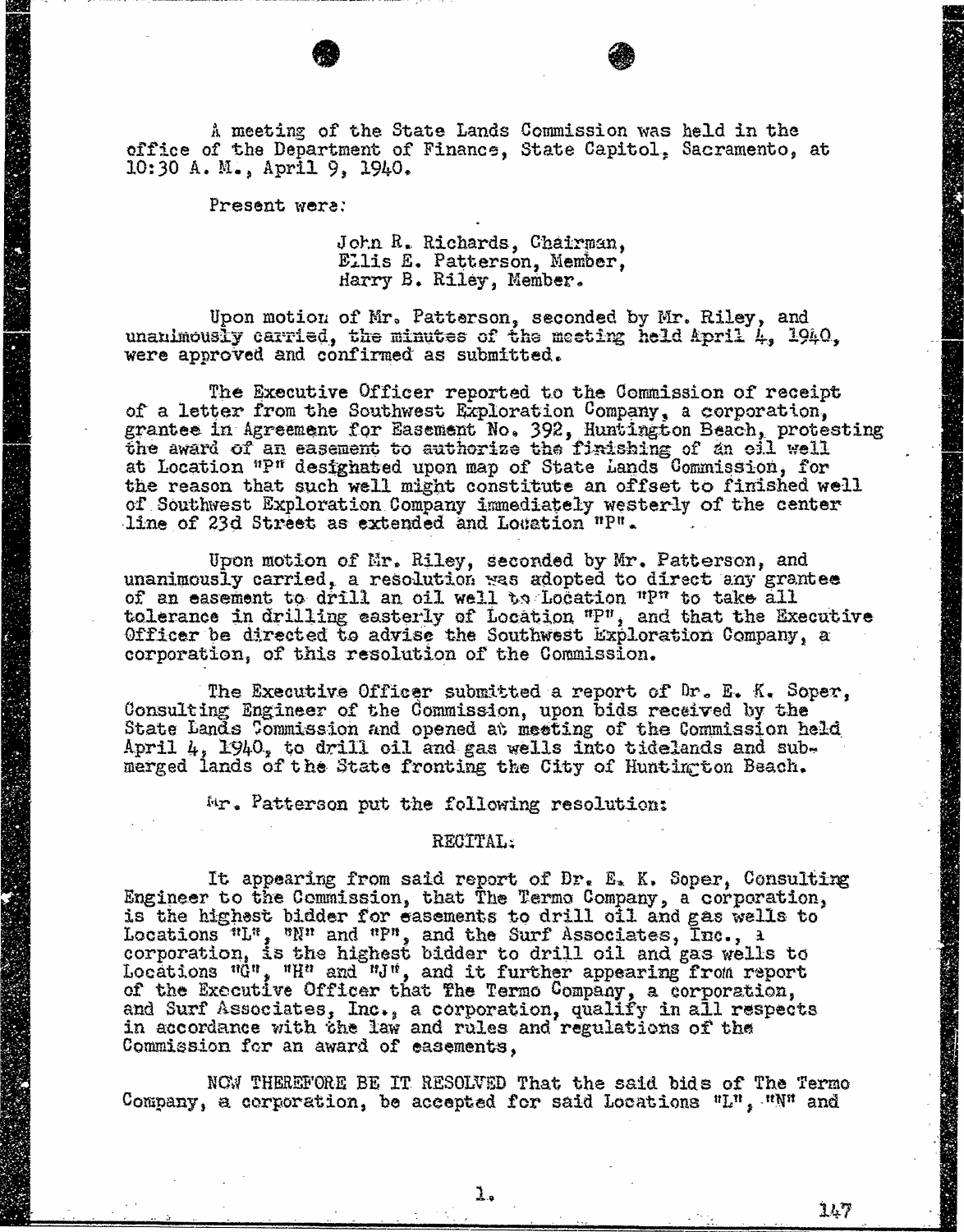"P", and the bids of said Surf Associates, Inc., a corporation, be accepted for said Locations "G", "H" and "J", and

BE IT FURTHER RESOLVED That the other bids received from the persons or corporations, and for the locations, be rejected, as follows:

| Location                        | Name of Bidder          |
|---------------------------------|-------------------------|
| $\bf G$                         | John H. Marion          |
| $\frac{\mathrm{J}}{\mathrm{L}}$ | F. E. Faifrield, et al. |
|                                 | Surf Associates, Inc.   |
| $\frac{L}{N}$                   | Obert Egerer            |
|                                 | Surf Associates, Inc.   |
| Ñ                               | Obert Egerer            |
| P                               | Surf Associates, Inc.   |
| p                               | Obert Egerer            |
|                                 |                         |

BE IT FURTHER RESOLVED That report of Dr. E. K. Soper be filed, and

BE IT FURTHER RESOLVED That the Attorney of the Division of State Lands, be, and he is hereby, authorized, empowered and directed, to execute upon behalf of the State Lands Commission of the State of California, with The Temmo Company, a corporation, those certain Agreements for Easements for Locations "L", "N" and "P", and numbered 409, 410 and 411, respectively, and to execute upon behalf of the State Lands Commission of the State of California, with Surf Associates, Inc., those certain Agreements for Easements for Locations  $^{\text{HCH}}$ ,  $^{\text{HHI}}$ and  $"J"$ , and numbered  $406$ ,  $407$  and  $408$ , respectively, constituting the bids of said The Termo Company, a corporation, and said Associates, Inc., a corporation, and

BE IT FURTHER RESOLVED That the Attorney be, and he is hereby, authorized and directed to do any and all things necessary to effectuate the intents and purposes of this resolution and the "State Lands Act of 1938" insofar as applicable thereto.

The roll was called and the resolution was adopted by the following vote:

Ayes - John R. Richards Ellis E. Patterson Harry B. Piley

Noes . None

The Executive Officer reported that no bid or bids had been received to drill an oil and gas well to any of the locations offered by the Commission from upland lots owned by Hanry G. and Mary A. Steans to which reference is hereinbefore made. It was further pointed out that the State of California still has a suit pending against the Bestmi Petroleum Corporation, a corporation, and others, for royalties

148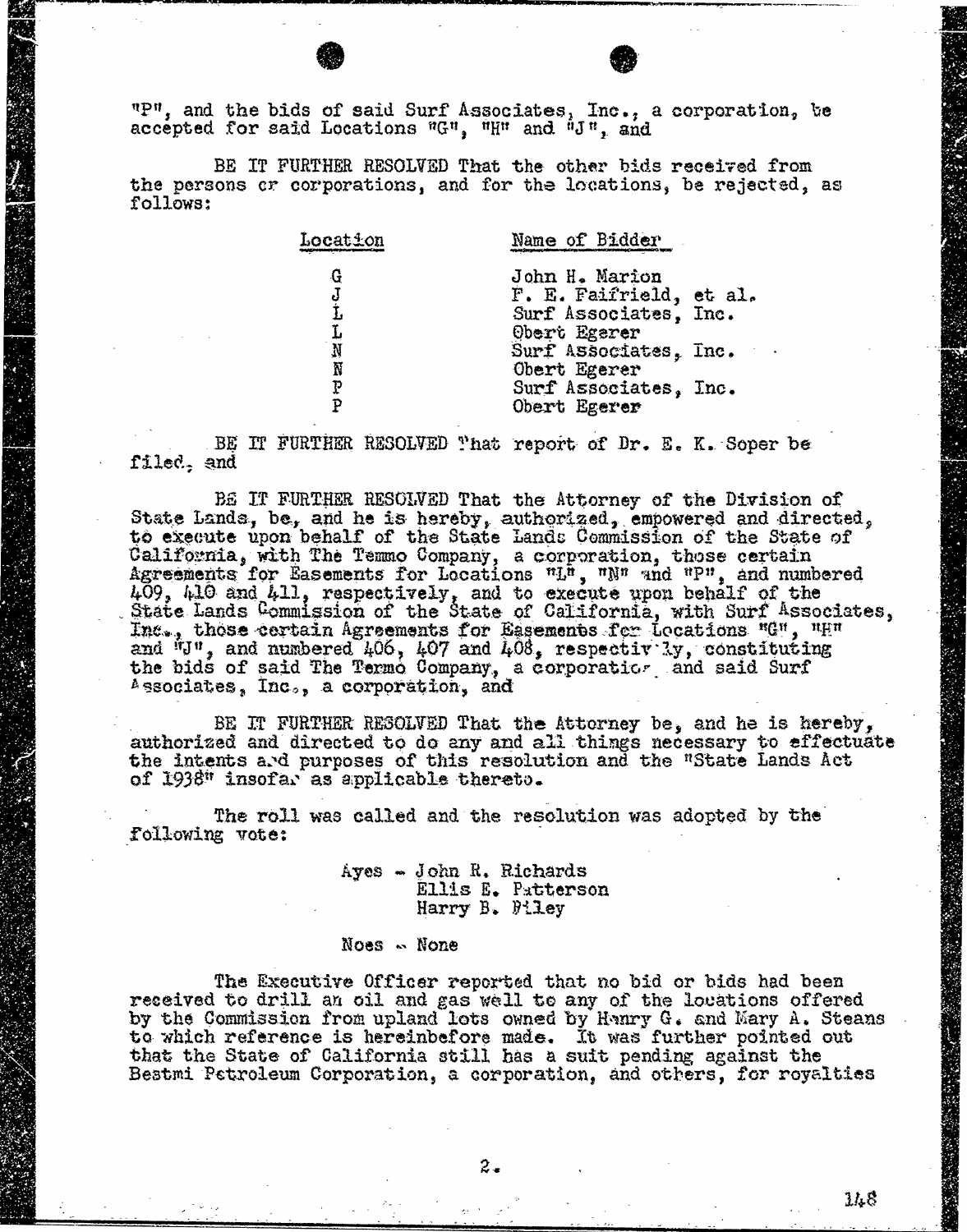due to the State on account of taking oil through a well drilled on these lots into the tidelands and submerged lands fronting the City of Huntington Beach, and that the sum of \$2,000.00 had been paid by the Bestmi Petroleum Corporation to the State of California on account, but it is doubtful whether any additional amount could be recovered from this company on account of its reported insolvency. The Executive Officer further reported that The Texas Company, a corporation, had earlier offered to pay the State the sum of  $$4,000.00$  in consideration of release from the action pending, and the question now before the Commission is whether the State should go forward with the suit or accept the sum of \$4,000.00 which, together with the [\\$2,000.00](https://2,000.00), would leave [\\$8,461.60](https://8,461.60) remaining unpaid.

Upon motion of Mr. Patterson, seconded by Mr. Riley, and un- animously carried, resolution was adopted directing the Executive Officer to request the Attorney General to accept the sum of  $$4,000.00$ from The Texas Company, a corporation, and deliver to it a from this action and any other appropriate documents or instruments demanded by it and then to prosecute the action against the remaining defendants if in his judgment such procedure were deemed proper.

The Executive Officer made an amended oral report of the progress of the investigation against the Ocean Front Oil Company, holder of Agreement for Easement No. 289, Huntington Beach, and others, and was directed to continue the investigation in accordance with earlier approval given by the Commission.

The Executive Officer reported of the progress being made in drafting of form of bid to be used at Rio Vista Gas Field. He stated that he was doubtful the Commission would receive any bid should the Commission decide to reserve the power to take royalty gas in kind for the reasons that the purchaser of the gas would have no assurance continuously of the entire State output during the term of the contract and difficulty of determining the amount of gas to which the State would be entitled under alternative royalty provision for the State to take a certain percentage of the net profit. He added that certain State officials appear to take the position of the position of the position of the position of the position of the contract of the contract of the contract of the contract of the contract of the contr the State's gas should be available at all times for operation of a stand-by electrical plant somewhere on the Carquinez Straits as a part of the Central Valleys Project System.

On motion of Mr. Patterson, seconded by Mr. Riley, and un-<br>animously carried, a resolution was adopted directing Dr. E. K. Soper, Consultant for the Commission, to prepare a report for the Commission containing recommendations upon the foregoing and that Dr. Soper be empowered to employ an electrical engineer to assist him in the preparation of report and recommendations if he deemed it necessary.

The Executive Officer reported to the Commission that engineers of the Division of State Lands from time to time have been doing some surveying of the coast line in an effort to establish the line of ordinary high water mark and have just completed the establish-

149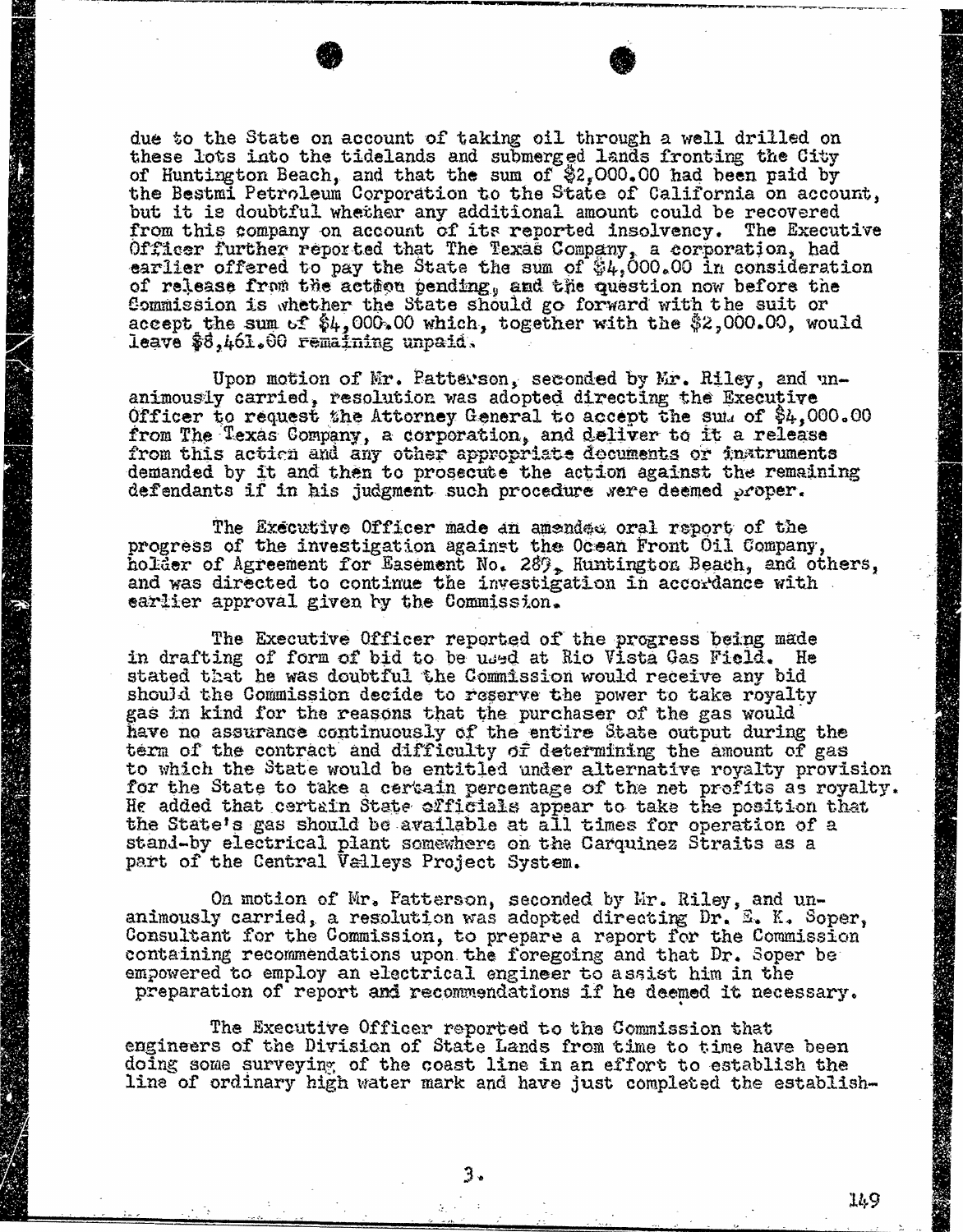ment of a line in connection with property of the late at Santa Monica. It was further explained that any extended survey in the survey of the survey of the survey of the survey of the survey of the survey of the survey of the survey of the survey of the survey of the survey o to establish ordinary high water mark would require the services of<br>a large cres and the purchase of special instrument or instruments a large cres and the purchase of special instrument and would, therefore, be expensive. The Executive Officer question of the state of the state of the state of the whether there is at this time legal authority to u extensive survey although he expressed the belief that surveys such as that in connection with the property of the late Will Rogers was necessary and surveys in connection with the leases and easements issued by the Commission are also necessary. A question appears to be involved but, in view of the status of the law, it is doubtful whether the Commission should assume the responsibility of attempting a coastlength survey.

On motion of Mr. Patterson, seconded by Mr. Riley, a resolation was adopted directing that no expense be incurred to conduct a general survey of the coast line in an effort the line of ordinary high water mark until legislation authorizing the same, and that the Executive Officer be directed to draft tentative legislation with reference to the foregoing for consideration of the Commission.

Upon motion of Mr. Patterson, seconded by Mr. Riley, by resolutions adopted by unanimous vote, the Executive Officer was authorized and directed to perform the acts, and his acts were approved and comirmed as follows:

1. Cancellation of Agreement for Easement No. 277, Hunting-ton Beach;

2. Insertion of powers of cancellation at the option of the grantees upon payment of all sums due the State and performance of other obligations in easements prepared for Pacific Coast Railway Company, a corporation, and John F. Meyer, in San Luis Obispo County, California;

3. Approval of plans for construction of west jetty at San Gabriel River outlet by Los Angeles County Flood Control District;

4. Approval of plans for reconstruction of municipal pier on tidelands and submerged lands at San Clemente;

5. Obtain opinion from Attorney General to determine juris- diction of State Lands Commission over any reconstruction of municipal pier on tidelands and submerged lands fronting Huntington Beach;

6. Issuance of State Mineral Lease No. 405 to E. Auclair;

7. Issuance of leases to Department of Agriculture, Russell R. Travis and Chas. W. Henderson, on State property at Vidal Junction, as follows: